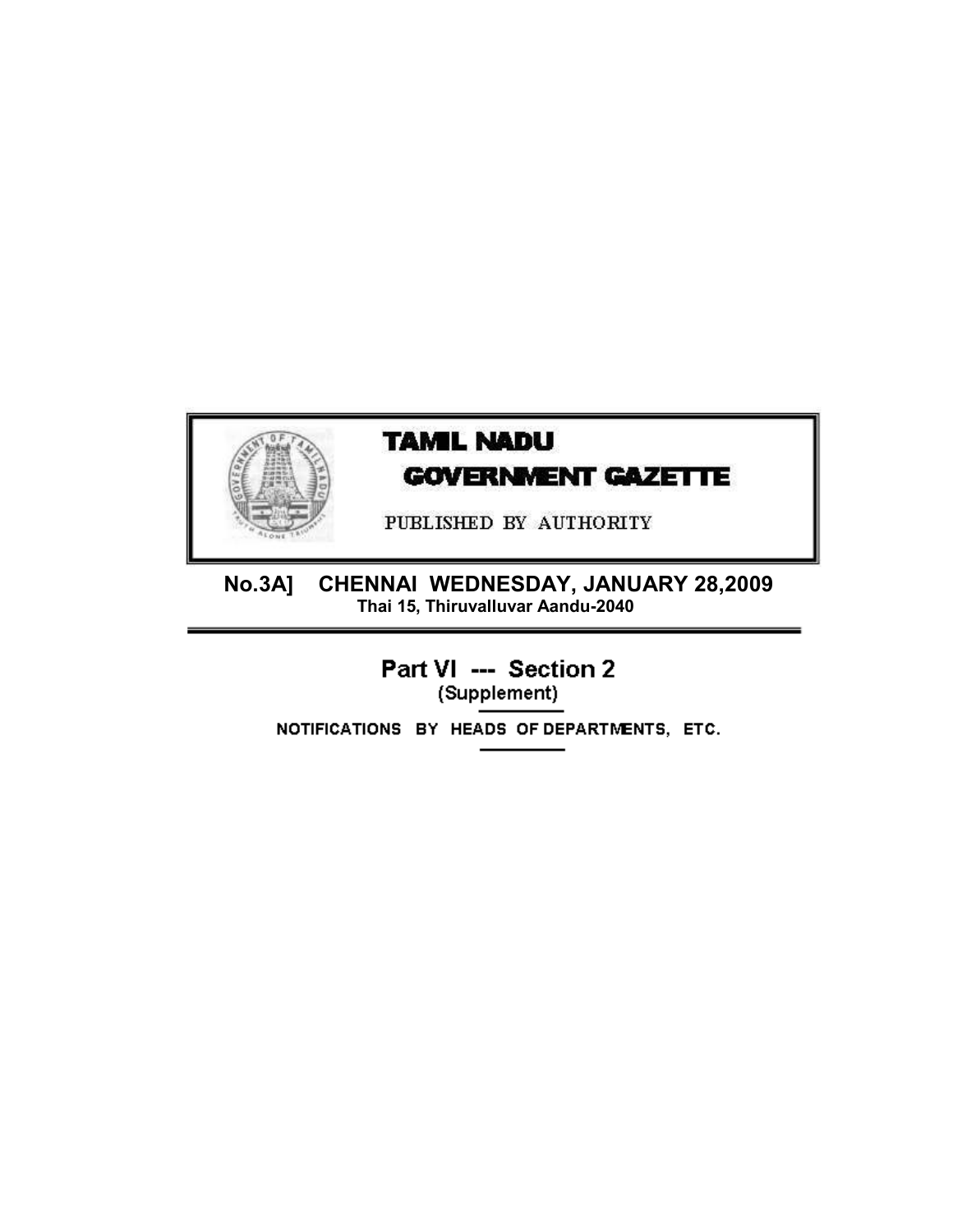

# TAMIL NADU ELECTRICITY REGULATORY COMMISSION **CHENNAI** Notification No. TNERC/SC/ 7- 11 dated 15/12/2008.

 WHEREAS the Tamil Nadu Electricity Regulatory Commission specified and notified the Tamil Nadu Electricity Supply Code under section 50 of the Electricity Act, 2003 (Central Act 36 of 2003) and published in Part VI – Section 2 of Tamil Nadu Government Gazette dated the 1<sup>st</sup> September 2004;

 AND WHEREAS there is a necessity to issue certain amendments to the Tamil Nadu Electricity Supply code issued under section 50 of the Electricity Act 2003(Central Act 36 of 2003) to meet situations during acute power shortage with restriction and control declared for usage of electricity in the State and to ensure equitable distribution of power during such contingencies;

 AND WHEREAS such amendments shall be subject to the condition of previous publication and undergone previous publication;

 NOW, THEREFORE in exercise of the powers conferred on it by section 181 of the Electricity Act 2003 (Central Act 36 of 2003) and all other powers enabling it in this behalf, the Tamil Nadu Electricity Regulatory Commission hereby specifies the following amendments to the Tamil Nadu Electricity Supply Code( herein after referred to as the principal code), namely : -

#### **1. Short title and commencement**

 (a) This Code may be called the **Tamil Nadu Electricity Supply (Amendment) Code, 2008.** 

(b) It shall be deemed to have come into force on the  $28<sup>th</sup>$ . November 2008.

# **2. Amendment of regulation 4 of the principal code :**

In regulation 4 of the principal Code, in sub-regulation (2), after clause (xiii), the following clause shall be added, namely :

 "(xiv). Excess demand and excess energy charges during Restriction and Control of supply".